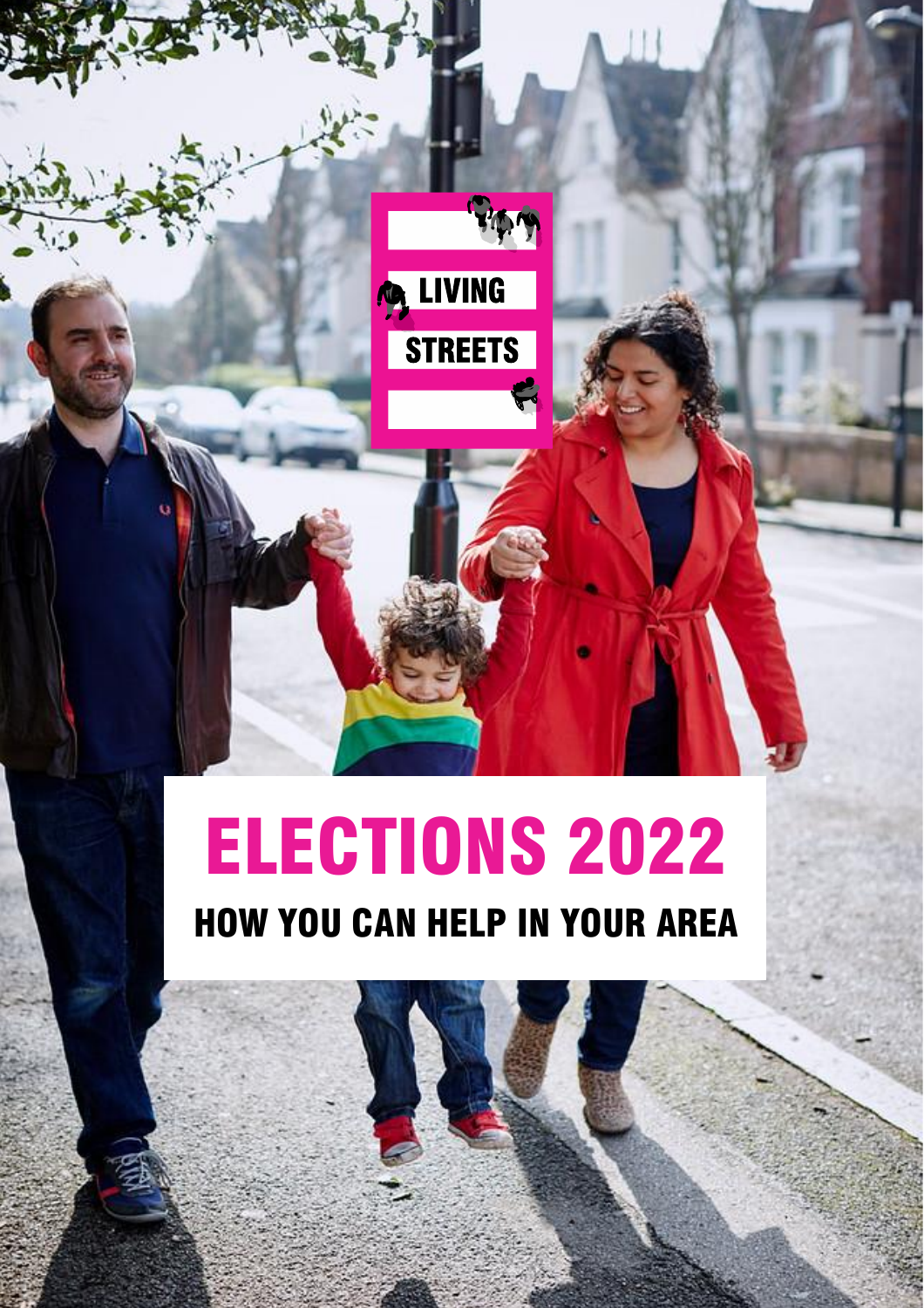# ELECTIONS 2022 How you can help in your area

### **OUR CITIES, TOWNS AND COMMUNITIES ARE IN THE MIDST OF CLIMATE, AIR POLUTION, PUBLIC HEALTH AND ROAD SAFETY CRISES.**

Reducing car dominance and making walking the easiest and safest option for everyday journeys is a key part of the solution. Real change to carbon emissions, air quality and road safety will only be achieved with significant modal shift and a rapid reduction in car mileage.

As regional leaders and community decision-makers, we want future councillors and mayors to make walking a priority. We want this to be backed by ambitious policy programmes of transformation to make areas safer and more walking-friendly.

#### **Why walking?**

During the COVID-19 lockdown, millions of people rediscovered the simple act of walking – the oldest, cheapest and greenest transport there is. But the pandemic saw people across the country struggling with narrow, uneven pavements, crossings that prioritise cars rather than people, and growing numbers of speeding vehicles.

#### **Ahead of the elections happening in 2022, we are calling on all candidates to commit to :**

- End pedestrian deaths and injuries on roads
- Tackle air pollution
- Make school streets safe
- Make walking easier and cut the clutter on our pavements

#### **How you can help**

It's essential that we get our calls and messages out to candidates up and down the UK. **Can you help us amplify our voice in the run up to the elections?**

**finnin**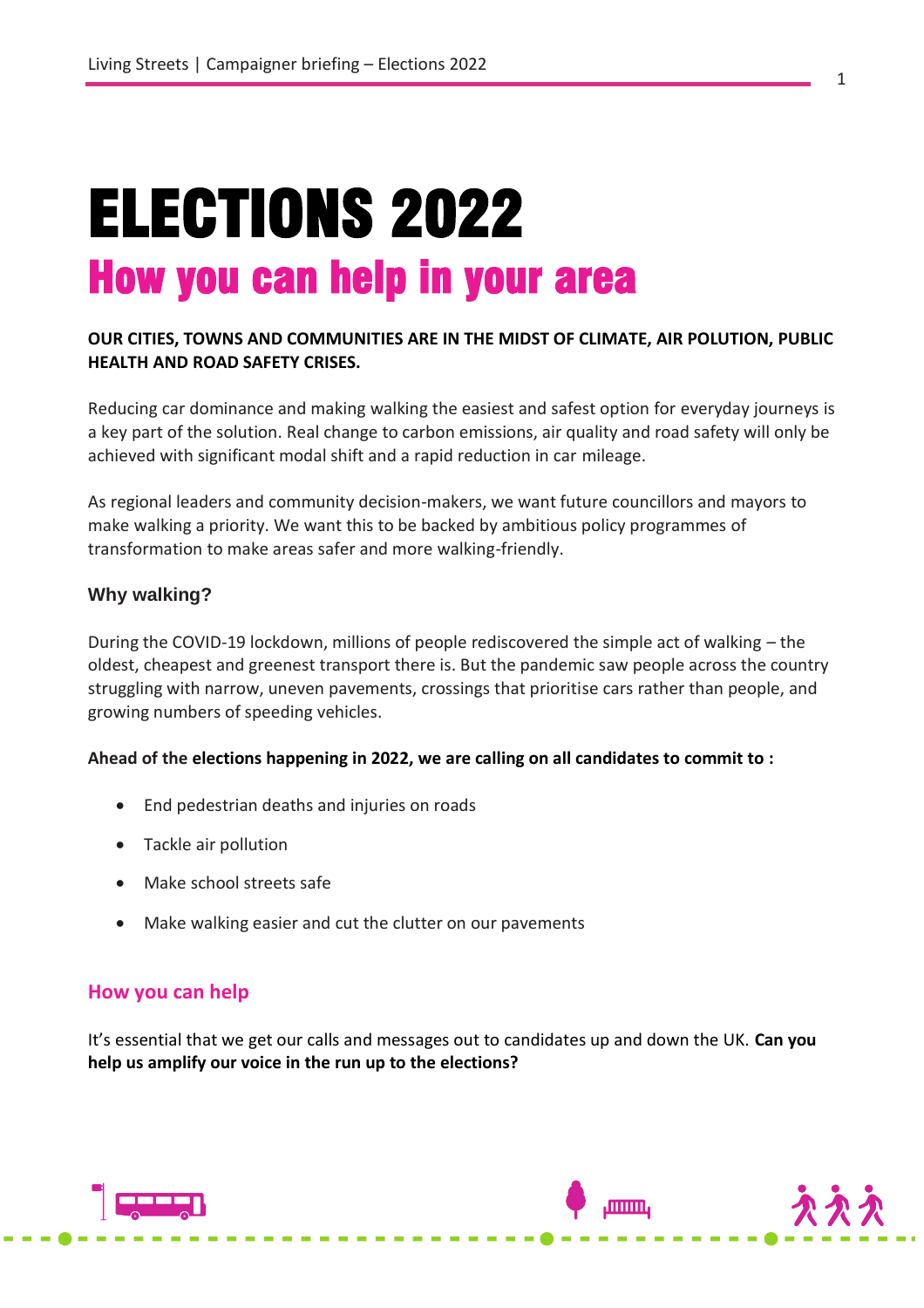Candidates will be attending online hustings events and canvassing in your area. If you are engaging with candidates you can give them our Manifesto for Walking which can be downloaded from our website. You can also email your candidates a copy of the manifesto and ask them to support the Living Streets calls.

We are producing bespoke manifestos for local elections in England, London, Scotland and Wales and we will also produce one for the Sheffield City Region mayoral election.

You can also ask candidates questions about their plans to promote walking and reduce car dominance. To help you, we have drafted a set of questions to find out what your candidates will do on these issues if they are elected.

- If elected, how would you guarantee the priority of walking and cycling across your transport policy?
- What do you see as being the main benefits of active travel? And how will you work to ensure everyone enjoys these benefits?

## **End pedestrian deaths and injuries on our roads**

- Will you set Vision Zero targets that significantly reduce the number of people killed or seriously injured on our roads?
- Will you introduce a default 20mph speed limit in built up areas?
- As Councillor/Mayor, how would you enforce speed limits across the area, so roads and neighbourhoods are safer for all?
- Will you undertake a full review of pedestrian crossings across your area, to ensure they are fit for purpose and prioritise people on foot?
- How would you ensure crossings throughout the area fully optimised for pedestrians?
- Low traffic neighbourhood schemes create streets that are quieter, where children play out, and air pollution is lower. If elected, would you support expansion of low traffic neighbourhoods?

## **Tackle air pollution**

- Across our cities and towns, people are breathing in toxic air caused by motor traffic. What steps would you take to tackle polluting vehicles?
- If elected, how would you work with the area's organisations and decision-makers to address air pollution and ensure it's a priority issues for all leaders across the area?
- How will you tackle issues around air quality that perpetuate the inequity within society if elected?

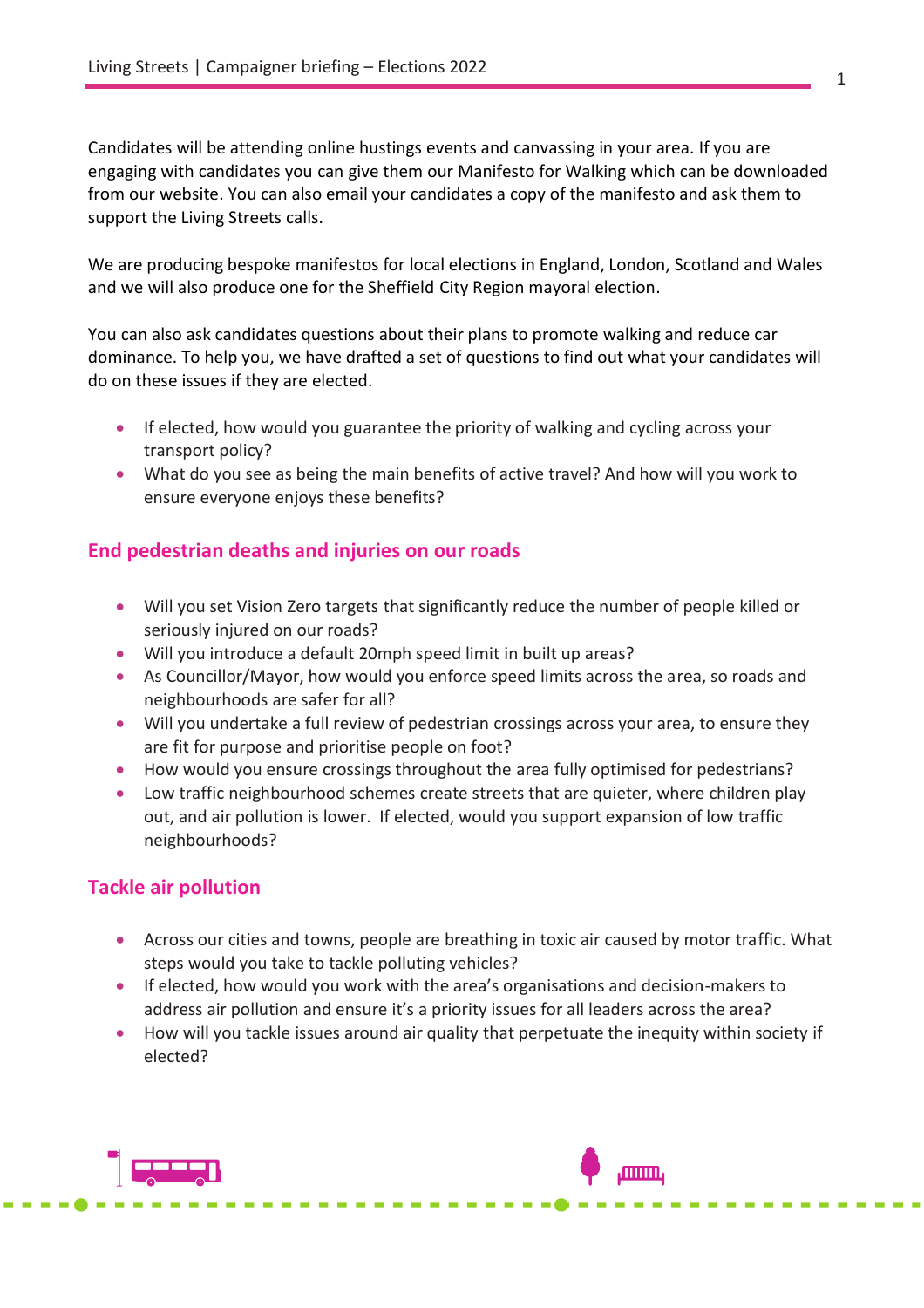- What will you do to move people out of their cars and towards walking, cycling and public transport?
- Would you be in favour of a low emission zone?
- Would you commit to implementing a programme of green corridors, to increase biodiversity and with linear parks where people want to walk and cycle?

## **Make school streets safe**

- What do you believe are the best ways to get more families choosing to walk to and from school?
- If elected, would you commit to/continue to explore school street schemes with schools across the area? Would you commit to one scheme in every ward?
- Would you prioritise school route and street management in your transport plans and budget?
- What would you do, if elected, to support pupils and schools to ensure children could walk to school, and that walking was the easy option?

## **Make walking easier and cut the clutter on our pavements**

- Walking networks can take the pressure off public transport and reduce the reliance on private hire vehicles. These improved routes invite visitors, residents and workers to walk between transport interchanges and attractions. If elected would you commit to exploring the creation of walking networks?
- Pavement clutter is a major issue up and down the country. How would you ensure our pavements are made safe and clear for everyone to use?
- Pavement parking from cars, vans and lorries often forces people off the pavement and onto the road. This is particularly dangerous for many, including blind and partially-sighted people, parents with pushchairs and young children, and wheelchair users. If elected how would you tackle pavement parking in this area?
- How would you ensure all local leaders and decision-makers are committed to improving walking routes across the area?
- How would you address transport poverty and improve affordability of public transport?
- Would you be keen to develop any car-free areas if elected?

**We are keen to know what candidates are saying in answer to these questions.** Please let us know about any action you are taking and any responses you are receiving, by contacting Aisha Hannibal, Engagement Manager, at aisha.hannibal@livingstreets.org.uk